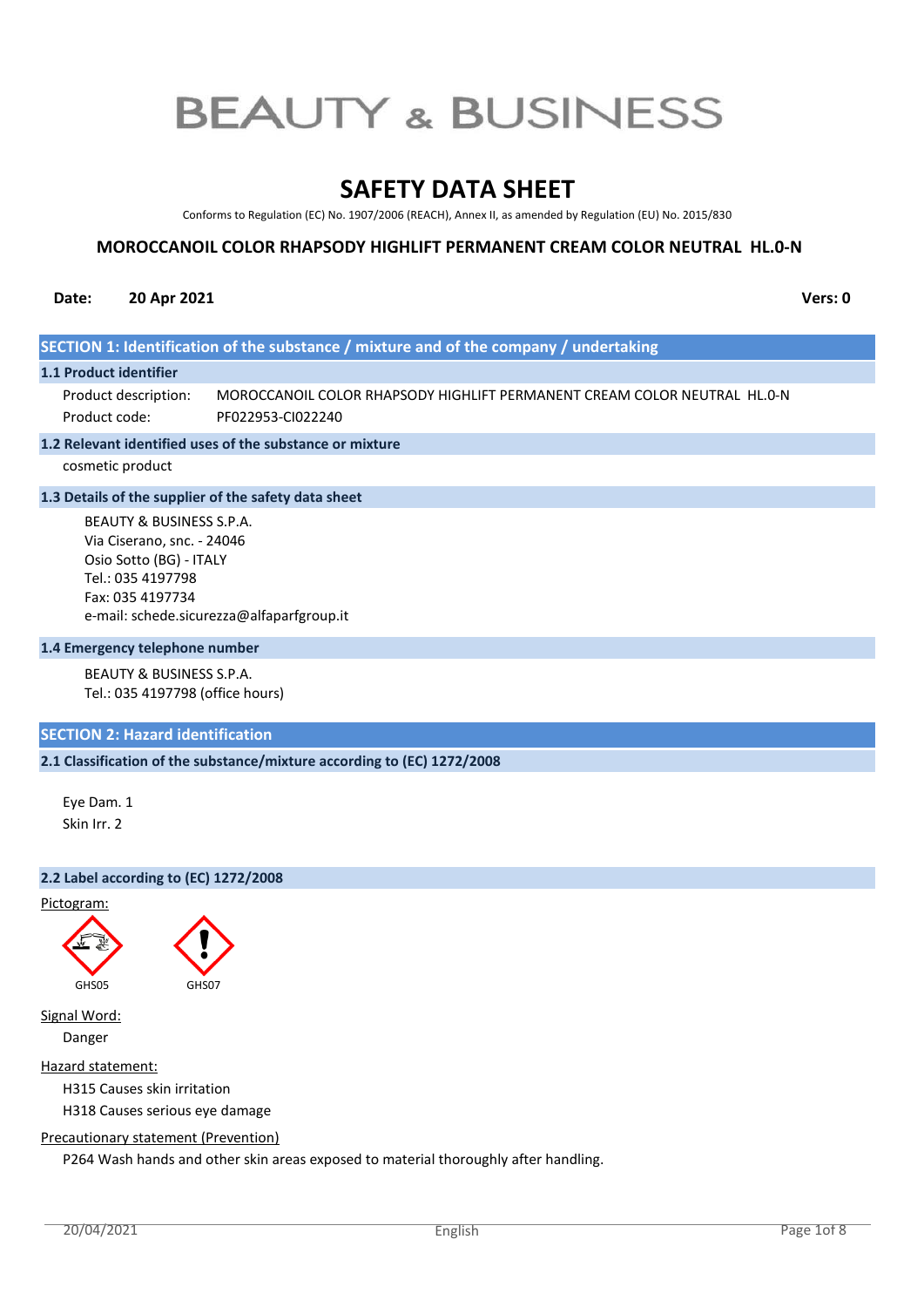# P280 Wear protective gloves/protective clothing/eye protection/face protection

# Precautionary statement (Response)

P302 + P352 IF ON SKIN: Wash with plenty of soap and water.

P305 + P351 + P338 IF IN EYES: Rinse cautiously with water for several minutes. Remove contact lenses, if present and easy to do. Continue rinsing.

P310 Immediately call a POISON CENTER or doctor/physician.

P321 Specific treatment (see Section 4 on this label).

P332 + P313 If skin irritation occurs: Get medical advice/attention.

P362 Take off contaminated clothing and wash before reuse.

# **2.3 Additional hazards**

None known

# **SECTION 3: Composition / informations on ingredients**

# **3.1 Substances:**

Not applicable

# **3.2 Mixture:**

3-5 % AMMONIUM LAURYL SULFATE

Met. Corr. 1 H290 – Eye Dam. 1 H318 – Skin Irrit. 2 H315 – Acute Tox. 4 H302 – Aquatic Chronic 3 H412 CAS#: 2235-54-3 ; 68081-96-9 EINECS#: 218-793-9

3-5 % AMMONIA

Skin Corr. 1B H314 – Aquatic Acute 1 H400 – STOT SE 3 H335 – Fattore M: 1

CAS#: 1336-21-6;7664-41-7 EINECS#: 231-635-3

# 1-3 % ARGININE

Eye Irrit. 2 H319

CAS#: 74-79-3 EINECS#: 200-811-1

# < 1 % ERYTHORBIC ACID

Eye Irrit. 2 H319 – STOT SE 3 H335 – Skin Irrit. 2 H315

CAS#: 89-65-6 EINECS#: 201-928-0

< 1 % EDTA

Eye Irrit. 2 H319 – Acute Tox. 4 H332 – STOT RE 2 H373 CAS#: 60-00-4 EINECS#: 200-449-4

# < 1 % C12-13 PARETH-9

Eye Irrit. 2 H319

CAS#: 66455-14-9 EINECS#:

# < 1 % BISABOLOL

Aquatic Chronic 2 H411 CAS#: 515-69-5 EINECS#: 208-205-9

# **SECTION 4: First aid measures**

# **4.1 Description of first aid measures**

# **Inhalation**

Move victim to a well-ventilated place or into fresh air; in case of malaise get medical advice.

# Skin contact

Wash off with plenty of water. Change clothing if necessary. If irritation persists, or tissue damage shows, seek for medical advice.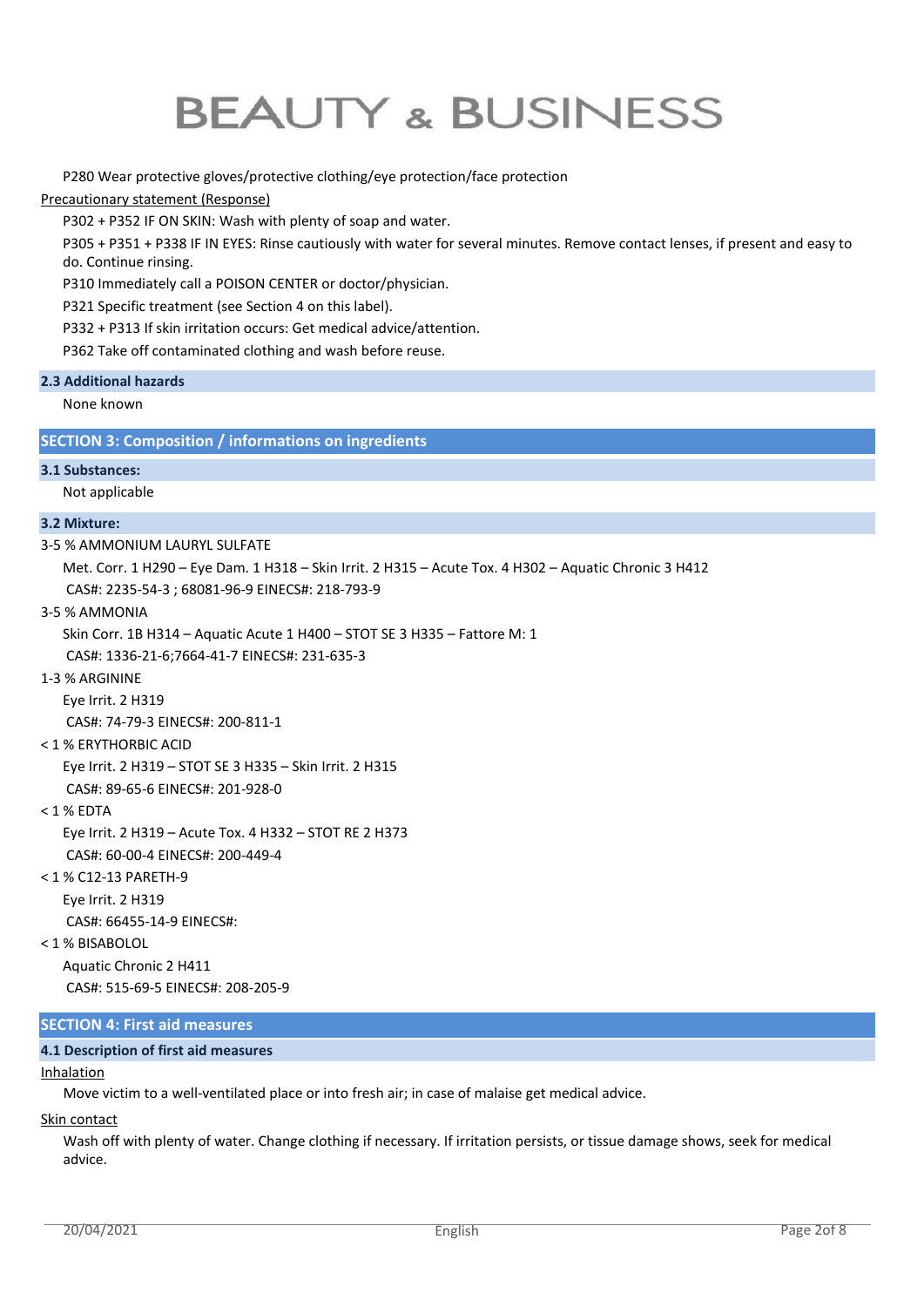#### Eye contact

Flush eyes under running water for a few minutes, keeping eyelids well opened. If pain persists, seek for medical advice.

#### Ingestion

Do not induce vomiting, unless after obtaining medical authorization to do so. Never give anything by mouth to an unconscious person. Consult a physician, showing the safety data sheet.

#### **4.2 Main symptoms**

Symptoms and effects known are reported in Section 2 and/or Section 11. Other effects are possible.

#### **4.3 Indications for medical intervention and / or specific treatments**

Treatments: symptomatic treatment.

# **SECTION 5: Fire fighting measures**

# **5.1 Extinguishing media**

Water, CO2, foam, dry powder, depending on the materials affected by the fire.

#### **5.2 Special hazards by the product/itself**

In case of fire, carbon oxides can be released. In some case, if fire occurs, some dangerous combustion products can be released.

# **5.3 Advice for fire-fighters**

Avoid breathing fumes.

Wear self-contained breathing apparatus if necessary.

#### **SECTION 6: Accidental release measures**

#### **6.1 Personal precautions, protection equipment and emergency procedures:**

Wear self-contained breathing apparatus, gloves and protective clothes. Refer to Section 8.

#### **6.2 Environmental precautions**

Limit leakages and spillage with sand or soil.

#### **6.3 Methods e materials for containment**

Quickly collect the product wearing protective mask and clothing.

If the product is in a liquid form, prevent it goes into the sewer system. Collect the product for re-use if possible, or for the disposal. Eventually absorb with inert material.

After collecting residues, wash interested zone and materials with water.

# **6.4 Reference to other sections**

Where appropriate, reference is made to sections 8 and 13.

#### **SECTION 7: Handling and storage**

For transport, storage and handling only use suitable materials.

#### **7.1 Precautions for safe handling**

Handle in accordance with good industrial hygiene and safety practice.

Avoid contact and inhalation of vapours. See also paragraph 8.

When using do not eat or drink.

#### **7.2 Conditions for safe storage, including any incompatibilities**

Store in a cool and dry place. Avoid direct exposure to the sun. Keep away from open flames, sparks and other sources of ignition. No smoking. Make sure there is adequate ventilation.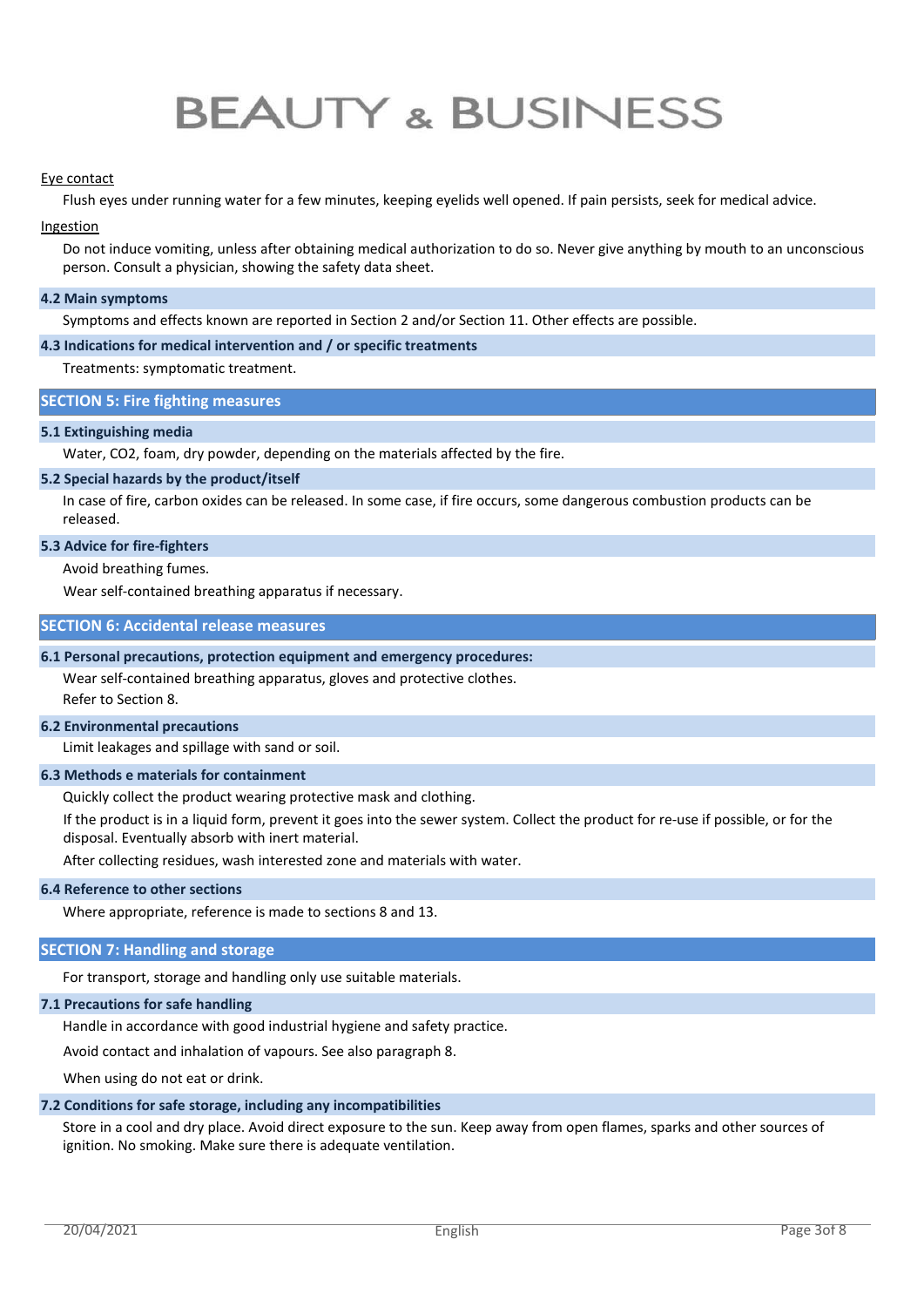# **7.3 Specific final uses**

# No data available

# **SECTION 8: Exposure controls / personal protection**

# **8.1 Control parameters**

No data available

#### **8.2 Exposure control**

#### Personal protective equipment

General protective and hygienic measures.

At work do not eat, drink or smoke. Use of appropriate protection measures for hands, eyes, skin and respiratory system. The manufacturer of the protective equipment should ensure that the means are appropriate to the concerned product.

#### Respiratory protection

If threshold value for daily exposure in the workplace is exceeded, wear a half-mask type FFP3 (ref. STANDARD EN 141). In the case the substance is odorless or its olfactory threshold is higher than the relative exposure limit, or in case of

emergency, i.e. when exposure levels are unknown or the concentration of oxygen in the workplace is less than 17% volume, wear a compressed air breathing apparatus (EN 137) or fresh air hose breathing apparatus for use with full face mask, half mask or mouthpiece (EN 138).

#### Hand protection

Protect your hands with gloves category II (ref. Dir. 89/686 / EEC and standard EN 374) such as PVC, nitrile, neoprene or equivalent.

#### Eye protection

Safety glasses with side shields (EN 166).

# Additional information about design of technical facilities

Workplace must be adequately ventilated. Where possible, install localized air intake system and effective system for general air exchange.

If these measures are not sufficient to maintain concentrations of particulates and solvent vapors below the exposure limit, you will need to make use of appropriate respiratory protection.

# **SECTION 9: Physical and chemical properties**

| Aspect:               | Thick Cream     |
|-----------------------|-----------------|
| Colour:               | Ivory           |
| Odour:                | Characteristic  |
| Density:              | > 0.935         |
| Dry content (110 °C): | $37,0 - 43,0$   |
| pH:                   | $10,2 - 11,2$   |
| Viscosity, dynamic:   | 100000 - 300000 |
| Flash point:          |                 |

# **SECTION 10: Stability and reactivity**

# **10.1 Reactivity**

There are no data available on the product itself.

#### **10.2 Chemical stability**

The product is stable in normal conditions of use and storage (refer to paragraph 7).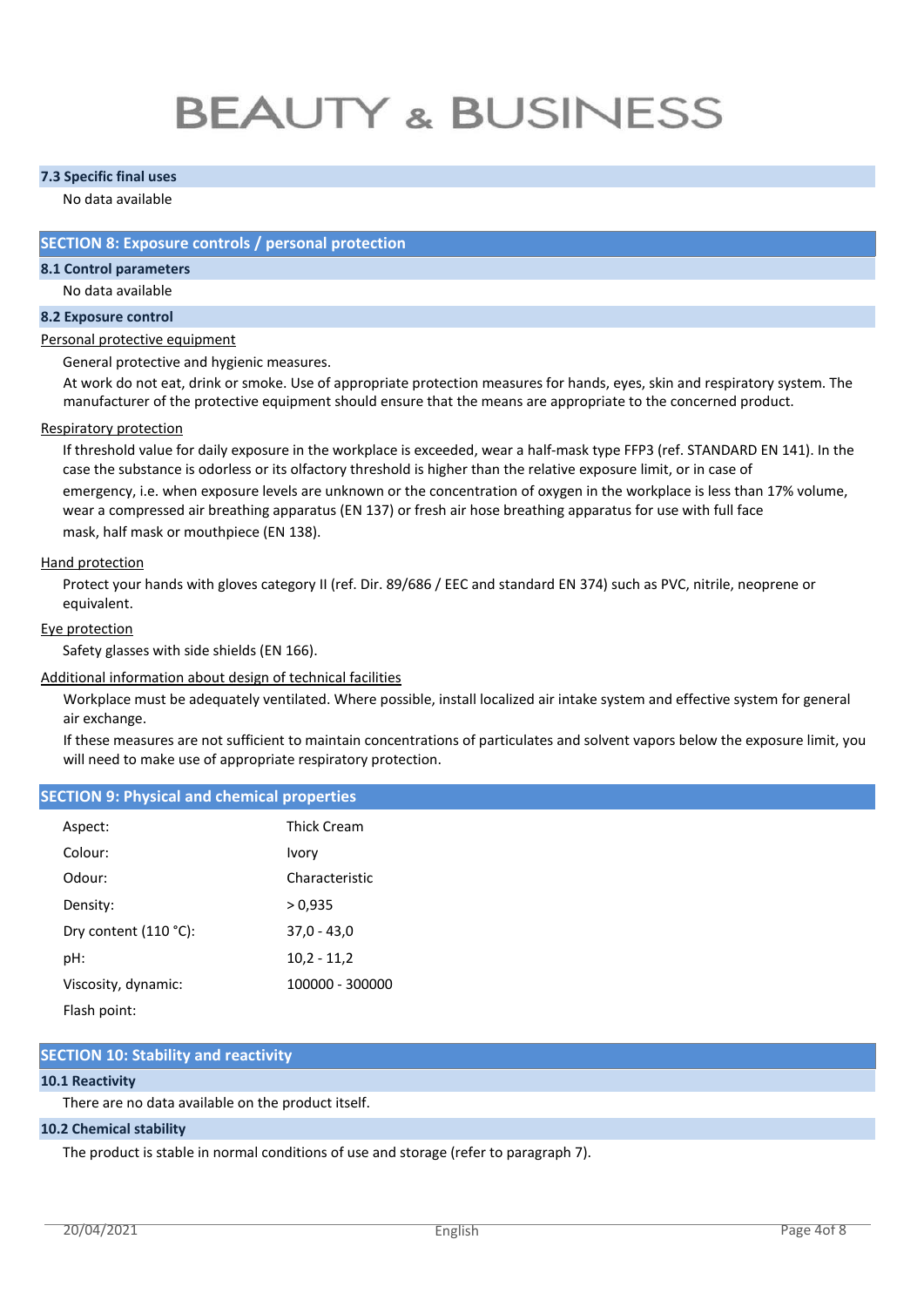#### **10.3 Possibility of hazard reactions**

# None relevant.

# **10.4 Conditions to avoid**

Avoid high temperatures. Keep the product away from open flames. Avoid to expose the container to the direct sunlight.

#### **10.5 Incompatible materials**

Strong acids, strong oxidants.

# **10.6 Hazardous decomposition products**

The combustion can release carbon oxides.

# **SECTION 11: Toxicological informations**

No toxicological data available on the product itself. Consider then, the concentration of each substance in assessing the toxicological effects deriving from the preparation.

#### **11.1 Information on toxicological effects**

Set out below is the toxicological information relating to the main substances in the preparation:

AMMONIA

LD 50 Oral rat: 2000 mg/Kg AMMONIUM LAURYL SULFATE LD 50 Oral rat: 2000 mg/Kg BISABOLOL LD 50 Oral rat: 5000 mg/Kg EDTA LD 50 Oral rat: 2000 mg/Kg ERYTHORBIC ACID

LD 50 Oral rat: 18000 mg/Kg

# **SECTION 12: Ecological informations**

Adopt good working practices, avoiding littering.

# **12.1 Toxicity**

AMMONIA LC 50: 0,89 mg/l/96h AMMONIUM LAURYL SULFATE LC 50: 10 mg/l/96h BISABOLOL LC 50: 10 mg/l/96h EDTA LC 50: 100 mg/l/96h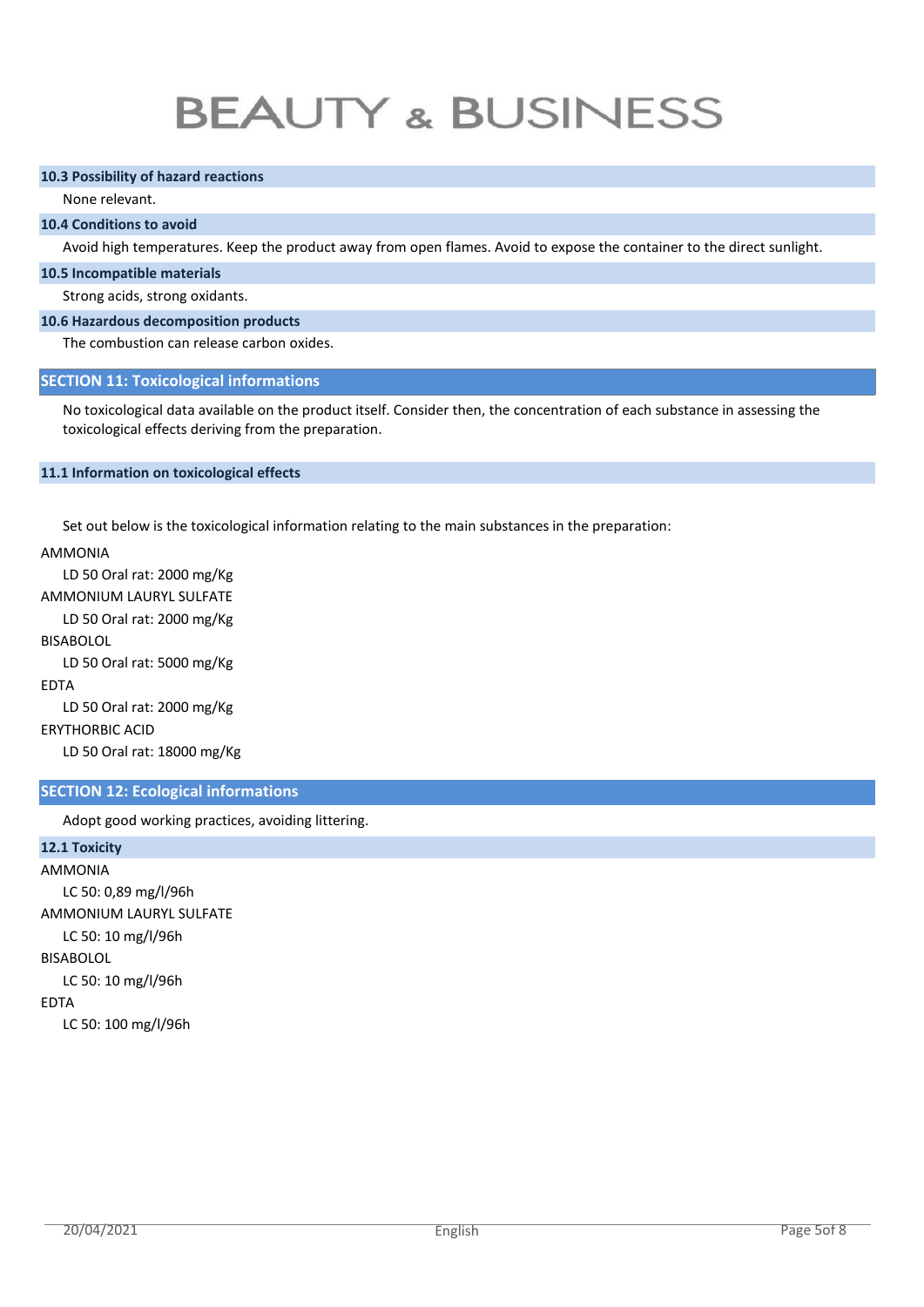| <b>12.2 Persistence</b>                                                       |                                                                                                                      |  |  |  |
|-------------------------------------------------------------------------------|----------------------------------------------------------------------------------------------------------------------|--|--|--|
| No data available.                                                            |                                                                                                                      |  |  |  |
| 12.3 Bioaccumulative potential                                                |                                                                                                                      |  |  |  |
| No data available.                                                            |                                                                                                                      |  |  |  |
| 12.4 Motility in soil                                                         |                                                                                                                      |  |  |  |
| No data available.                                                            |                                                                                                                      |  |  |  |
| 12.5 Results of PBT e vPvB assessment                                         |                                                                                                                      |  |  |  |
| No data available.                                                            |                                                                                                                      |  |  |  |
| 12.6 Other adverse effects                                                    |                                                                                                                      |  |  |  |
| No data available.                                                            |                                                                                                                      |  |  |  |
| <b>SECTION 13: Disposal consideration</b>                                     |                                                                                                                      |  |  |  |
| 13.1 Methods of treatment of the waste                                        |                                                                                                                      |  |  |  |
| Operate in compliance with local and national regulations.                    |                                                                                                                      |  |  |  |
| <b>Contaminated packaging</b>                                                 |                                                                                                                      |  |  |  |
| packaging must be disposed of under the same requirements of the product.     | Collect all residues and contaminated packaging. After an appropriate cleaning, packaging can be recycled. Uncleaned |  |  |  |
| <b>SECTION 14: Transport informations</b>                                     |                                                                                                                      |  |  |  |
| 14.1 UN Number:                                                               |                                                                                                                      |  |  |  |
| Non Hazardous                                                                 |                                                                                                                      |  |  |  |
| 14.2 UN Proper Shipping Name:                                                 |                                                                                                                      |  |  |  |
| Non Hazardous                                                                 |                                                                                                                      |  |  |  |
| 14.3 Transport Hazard Class(es):                                              |                                                                                                                      |  |  |  |
| Non Hazardous                                                                 |                                                                                                                      |  |  |  |
| 14.4 Packaging Group:                                                         |                                                                                                                      |  |  |  |
| Non Hazardous                                                                 |                                                                                                                      |  |  |  |
| <b>14.5 Environmental Hazards</b>                                             |                                                                                                                      |  |  |  |
| Marine pollutant:                                                             |                                                                                                                      |  |  |  |
| <b>14.6 Special Precautions for Users</b>                                     |                                                                                                                      |  |  |  |
| (ADR) Tunnel Restriction Code:                                                |                                                                                                                      |  |  |  |
| (IMDG) EmS Number:                                                            |                                                                                                                      |  |  |  |
| (IMDG) Stowage and Segregation:                                               |                                                                                                                      |  |  |  |
| 14.7 Trasport in Bulk According to Annex II of MARPOL 73/78 and the IBC Code: |                                                                                                                      |  |  |  |
|                                                                               |                                                                                                                      |  |  |  |

|  | <b>SECTION 15: Regulatory informations</b> |
|--|--------------------------------------------|

# **15.1 Regulations**

Regulation (EC) 1907/2006 (REACH) and following amendments

Regulation (EC) 1272/2008 (CLP) and following amendments

Regulation (EC) 1223/2009 (Cosmetic Regulation) and following amendments

In the EU, finished cosmetic products are exempted from any obligation of classification and hazard labeling, as well as from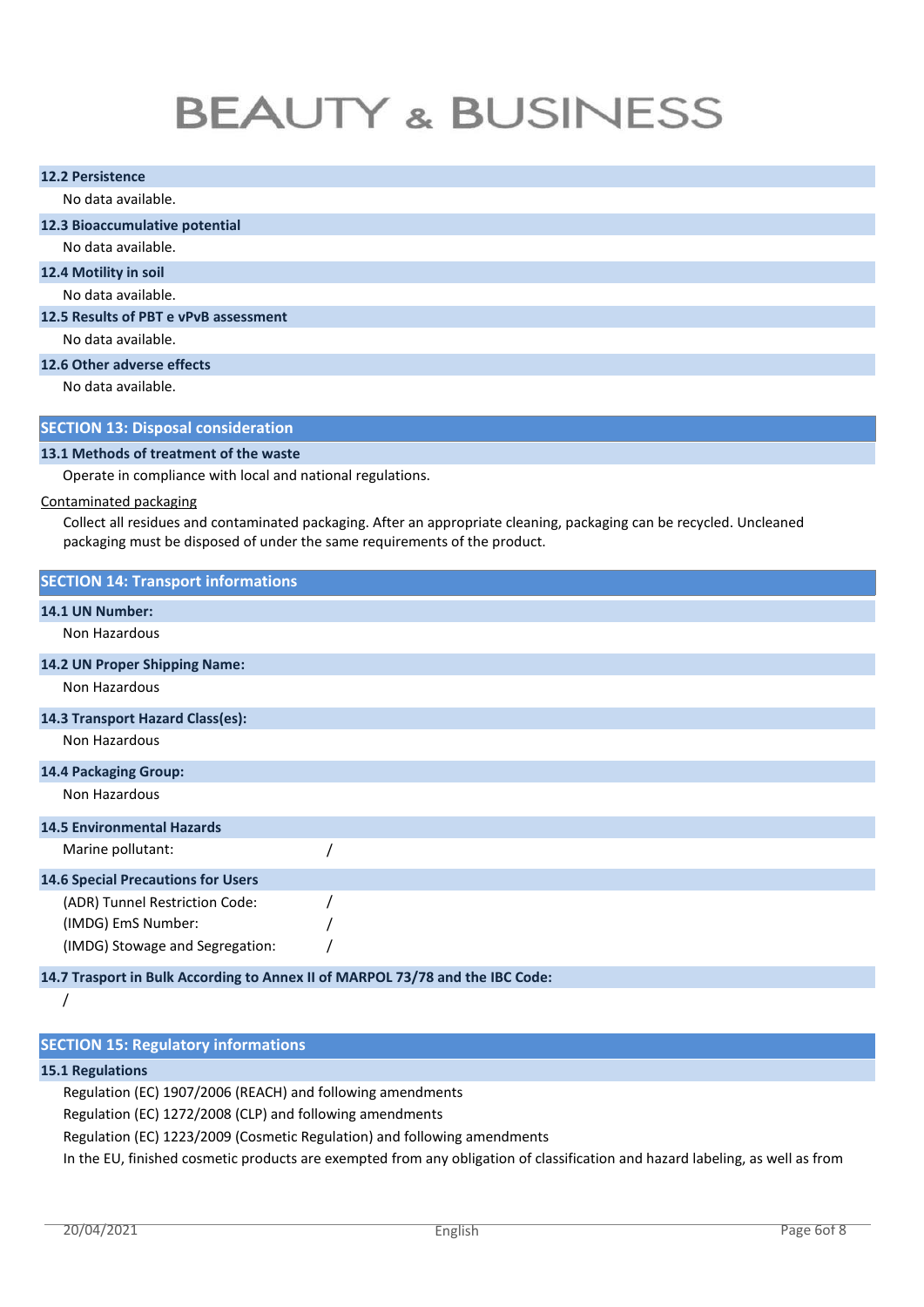provisions concerning safety data sheets [(Reg. (EC) 1907/2006, art. 2, comma 6, letter b) and Reg. (EC) 1272/2008 art. 1, comma 5, letter c)].

#### **15.2 Evaluation of chemical security**

#### No data available

# **SECTION 16: Other informations**

The data contained in this safety data sheet are based on our current knowledge and experience at the date indicated above. The user must verify the suitability and completeness of such information, in relation to the particular use intended. This safety data sheet cancels and replaces any previous releases of the same.

According to Regulation (EC) N° 1907/2006 (REACH) with its amendment Regulation (EC) N° 2015/830

Sources of Key Data:

Regulation (EC) N° 1272/2008 and Regulation (EC) N° 1907/2006, with following amendments

#### Full text of hazard categories and H and EUH statements:

| Acute Tox. 3             | Acute toxicity (oral) Cat. 3                                                                                                                                                                                        |
|--------------------------|---------------------------------------------------------------------------------------------------------------------------------------------------------------------------------------------------------------------|
| Acute Tox. 4             | Acute toxicity (dermal) Cat. 4                                                                                                                                                                                      |
| Acute Tox. 4             | Acute toxicity (inhalation) Cat. 4                                                                                                                                                                                  |
| Acute Tox. 4             | Acute toxicity (oral) Cat. 4                                                                                                                                                                                        |
| Aquatic Acute 1          | Hazardous to the aquatic environment - acute toxicity Cat. 1                                                                                                                                                        |
| <b>Aquatic Chronic 2</b> | Hazardous to the aquatic environment - chronic toxicity Cat. 2                                                                                                                                                      |
| <b>Aquatic Chronic 3</b> | Hazardous to the aquatic environment - chronic toxicity Cat. 3                                                                                                                                                      |
| Eye Dam. 1               | Serious eye Damage Cat. 1                                                                                                                                                                                           |
| Eye Irrit. 2             | Eye irritation Cat. 2                                                                                                                                                                                               |
| Flam. Liq. 3             | Flammable liquid Cat. 3                                                                                                                                                                                             |
| Met. Corr. 1             | Substances and mixtures corrosive to metals Cat. 1                                                                                                                                                                  |
| Skin Corr. 1A/1B/1C      | Skin Corrosion Cat. 1A/1B/1C                                                                                                                                                                                        |
| Skin Irr. 2              | Skin irritation Cat. 2                                                                                                                                                                                              |
| Skin Sens. 1             | Skin Sensitization Cat. 1                                                                                                                                                                                           |
| STOT RE Cat. 2           | STOT RE Cat. 2                                                                                                                                                                                                      |
| STOT SE Cat. 3           | STOT SE Cat. 3                                                                                                                                                                                                      |
| H <sub>226</sub>         | Flammable liquid and vapour                                                                                                                                                                                         |
| H290                     | May be corrosive to metals                                                                                                                                                                                          |
| H301                     | Toxic if swallowed                                                                                                                                                                                                  |
| H302                     | Harmful if swallowed                                                                                                                                                                                                |
| H312                     | Harmful in contact with skin                                                                                                                                                                                        |
| H314                     | Causes severe skin burns and eye damage                                                                                                                                                                             |
| H315                     | Causes skin irritation                                                                                                                                                                                              |
| H317                     | May cause an allergic skin reaction                                                                                                                                                                                 |
| H318                     | Causes serious eye damage                                                                                                                                                                                           |
| H319                     | Causes serious eye irritation                                                                                                                                                                                       |
| H332                     | Harmful if inhaled                                                                                                                                                                                                  |
| H335                     | May cause respiratory irritation                                                                                                                                                                                    |
| H373                     | May cause damage to organs (state all organs affected, if known) through prolonged or repeated exposure (state route of<br>exposure if it is conclusively proven that no other routes of exposure cause the hazard) |
| H400                     | Very toxic to aquatic life                                                                                                                                                                                          |
| H411                     | Toxic to aquatic life with long-lasting effects                                                                                                                                                                     |
| H412                     | Harmful to aquatic life with long-lasting effects                                                                                                                                                                   |